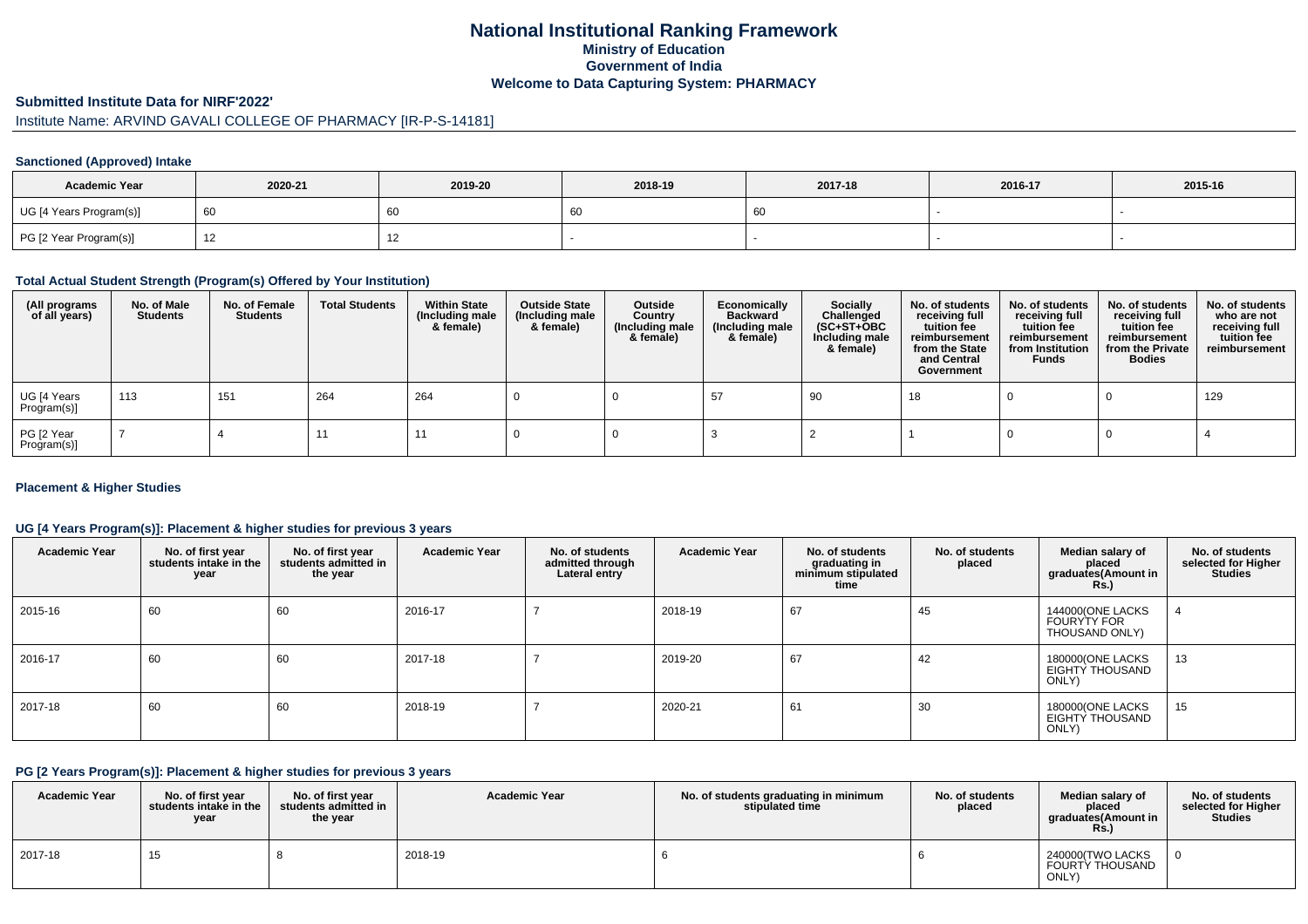| 2018-19 | 14 | 2019-20 |  | 240000(TWO LACKS<br>FOURTY THOUSAND<br>ONLY) |  |
|---------|----|---------|--|----------------------------------------------|--|
| 2019-20 | 12 | 2020-21 |  | 200000(TWO LACKS<br>ONLY)                    |  |

## **Ph.D Student Details**

| Ph.D (Student pursuing doctoral program till 2020-21 Students admitted in the academic year 2020-21 should not be entered here.) |                                                            |         |         |  |  |  |
|----------------------------------------------------------------------------------------------------------------------------------|------------------------------------------------------------|---------|---------|--|--|--|
| <b>Total Students</b>                                                                                                            |                                                            |         |         |  |  |  |
| Full Time                                                                                                                        |                                                            |         |         |  |  |  |
| Part Time                                                                                                                        |                                                            |         |         |  |  |  |
|                                                                                                                                  | No. of Ph.D students graduated (including Integrated Ph.D) |         |         |  |  |  |
|                                                                                                                                  | 2020-21                                                    | 2019-20 | 2018-19 |  |  |  |
| Full Time                                                                                                                        |                                                            |         |         |  |  |  |
| Part Time                                                                                                                        |                                                            |         |         |  |  |  |

## **Financial Resources: Utilised Amount for the Capital expenditure for previous 3 years**

| <b>Academic Year</b>                                                                                 | 2020-21                                                                      | 2019-20                                                                 | 2018-19                                                   |  |  |  |  |
|------------------------------------------------------------------------------------------------------|------------------------------------------------------------------------------|-------------------------------------------------------------------------|-----------------------------------------------------------|--|--|--|--|
|                                                                                                      | <b>Utilised Amount</b>                                                       | <b>Utilised Amount</b>                                                  | <b>Utilised Amount</b>                                    |  |  |  |  |
| Annual Capital Expenditure on Academic Activities and Resources (excluding expenditure on buildings) |                                                                              |                                                                         |                                                           |  |  |  |  |
| Library                                                                                              | 171367 (One lakhs seventy one thousand three hundred sixty<br>seven only)    | 29630 (Twenty nine thousand six hundred thirty only)                    | 68361 (Sixty eight thousand three hundred sixty one only) |  |  |  |  |
| New Equipment for Laboratories                                                                       | 388824 (Three lakhs eighty eight thousand eight hundred<br>twenty four only) | 254495 (Two lakhs fifty four thousand four hundred ninety five<br>only) | 125083 (One lakhs twenty five thousand eighty three only) |  |  |  |  |
| Other expenditure on creation of Capital Assets (excluding<br>expenditure on Land and Building)      | 2624912 (Twenty six lakhs twenty four thousand nine hundred<br>twelve only)  | 1109543 (Eleven lakhs nine thousand five hundred forty three<br>only)   | 1600271 (Sixteen lakhs two hundred seventy one only)      |  |  |  |  |

## **Financial Resources: Utilised Amount for the Operational expenditure for previous 3 years**

| Academic Year                                                                                                                                                                                   | 2020-21                                                                                     | 2019-20                                                                             | 2018-19                                                                                       |  |  |  |  |  |
|-------------------------------------------------------------------------------------------------------------------------------------------------------------------------------------------------|---------------------------------------------------------------------------------------------|-------------------------------------------------------------------------------------|-----------------------------------------------------------------------------------------------|--|--|--|--|--|
|                                                                                                                                                                                                 | <b>Utilised Amount</b>                                                                      | <b>Utilised Amount</b>                                                              | <b>Utilised Amount</b>                                                                        |  |  |  |  |  |
| <b>Annual Operational Expenditure</b>                                                                                                                                                           |                                                                                             |                                                                                     |                                                                                               |  |  |  |  |  |
| Salaries (Teaching and Non Teaching staff)                                                                                                                                                      | 16936399 (One Crore sixty nine lakhs thirty six thousand three<br>hundred nintey nine only) | 10142675 (One crore one lakhs fourty two thousand six<br>hundred seventy five only) | 18965379 (One crore eighty nine lakhs sixty five thousand<br>three hundred seventy nine only) |  |  |  |  |  |
| Maintenance of Academic Infrastructure or consumables and<br>other running expenditures (excluding maintenance of hostels<br>and allied services, rent of the building, depreciation cost, etc) | 1000644 (Ten lakhs six hundred forty four only)                                             | 74378 (Seventy four thousand three hundred seventy eight<br>only)                   | 60905 (Sixty thousand nine hundred five only)                                                 |  |  |  |  |  |
| Seminars/Conferences/Workshops                                                                                                                                                                  | 127740 (One lakhs twenty seven thousand seven hundred forty<br>only)                        | 1350 (One thousand three hundred fifty only)                                        | 41370 (Forty one thousand three seventy only)                                                 |  |  |  |  |  |

**IPR**

| Calendar vea | 2020 | 2019 | 2018 |
|--------------|------|------|------|
|--------------|------|------|------|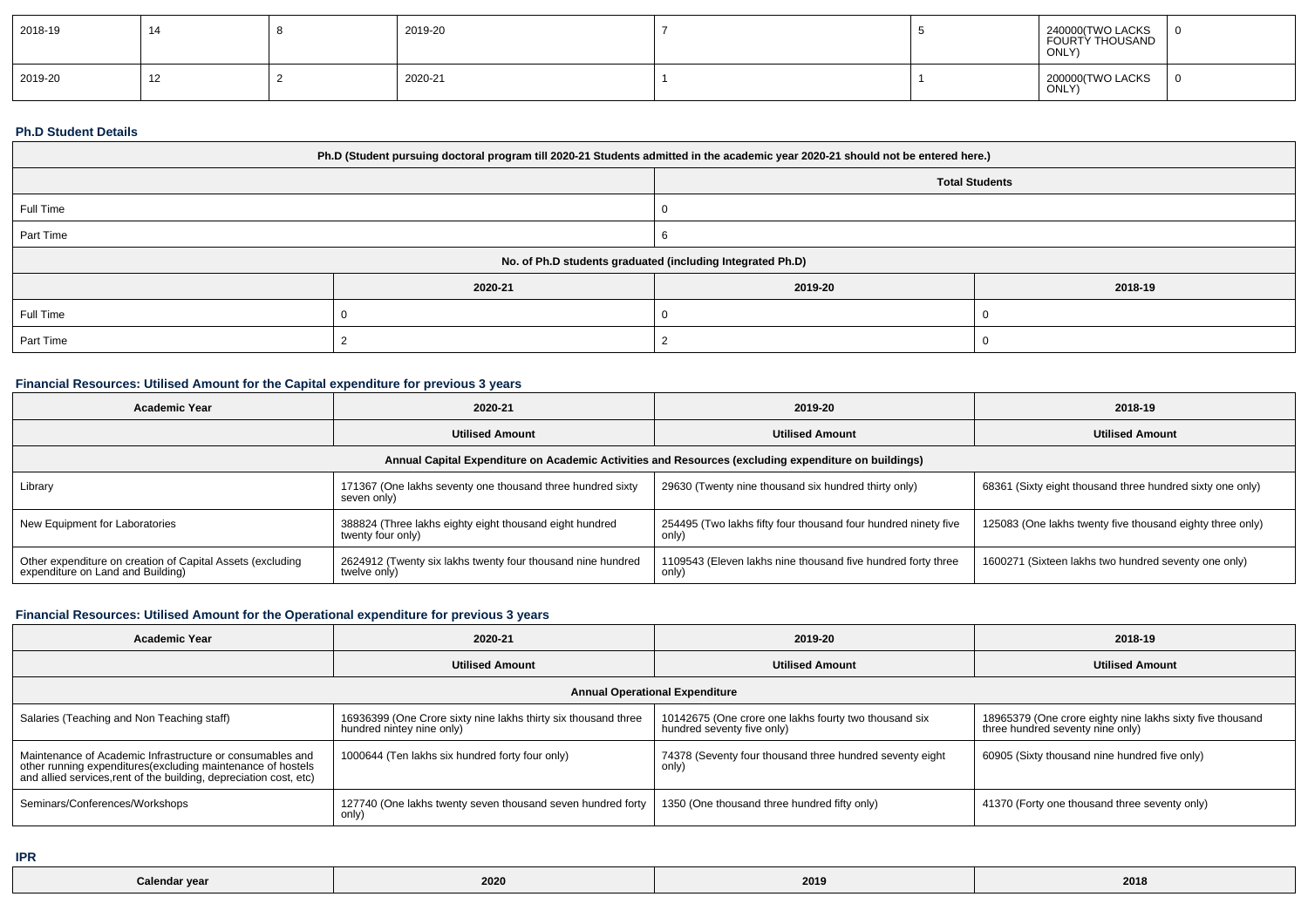| No. of Patents Published |  |  |
|--------------------------|--|--|
| No. of Patents Granted   |  |  |

### **Sponsored Research Details**

| <b>Financial Year</b>                    | 2020-21 | 2019-20           | 2018-19 |
|------------------------------------------|---------|-------------------|---------|
| Total no. of Sponsored Projects          |         |                   |         |
| Total no. of Funding Agencies            |         |                   |         |
| Total Amount Received (Amount in Rupees) |         | 100000            |         |
| Amount Received in Words                 | Zero    | Ten thousand only | Zero    |

## **Consultancy Project Details**

| <b>Financial Year</b>                    | 2020-21             | 2019-20 | 2018-19 |
|------------------------------------------|---------------------|---------|---------|
| Total no. of Consultancy Projects        |                     |         |         |
| Total no. of Client Organizations        |                     |         |         |
| Total Amount Received (Amount in Rupees) | 8000                |         |         |
| Amount Received in Words                 | Eight thousand only | ZERO    | ZERO    |

## **PCS Facilities: Facilities of physically challenged students**

| 1. Do your institution buildings have Lifts/Ramps?                                                                                                         | Yes, more than 60% of the buildings |
|------------------------------------------------------------------------------------------------------------------------------------------------------------|-------------------------------------|
| 2. Do your institution have provision for walking aids, including wheelchairs and transportation from one building to another for<br>handicapped students? | Yes                                 |
| 3. Do your institution buildings have specially designed toilets for handicapped students?                                                                 | Yes, more than 80% of the buildings |

# **Faculty Details**

| Srno | Name                                                           | Age | Designation                | Gender | Qualification      | Experience (In<br>Months) | <b>Currently working</b><br>with institution? | <b>Joining Date</b> | <b>Leaving Date</b>      | <b>Association type</b> |
|------|----------------------------------------------------------------|-----|----------------------------|--------|--------------------|---------------------------|-----------------------------------------------|---------------------|--------------------------|-------------------------|
|      | <b>MR VILAS</b><br>JAGANNATH PISE                              | 39  | <b>Assistant Professor</b> | Male   | Master of Pharmacy | 156                       | Yes                                           | 02-07-2008          | $\sim$                   | Regular                 |
| 2    | <b>MR</b><br>SHANTHKUMAR<br><b>MANIKAPPA</b><br><b>BIRADAR</b> | 50  | <b>Assistant Professor</b> | Male   | Master of Pharmacy | 140                       | Yes                                           | 01-07-2009          | $\sim$                   | Regular                 |
|      | <b>MRS SMITA</b><br>PRAFULL BORKAR                             | 37  | <b>Assistant Professor</b> | Female | Master of Pharmacy | 155                       | Yes                                           | 01-08-2012          | $\overline{\phantom{a}}$ | Regular                 |
|      | <b>MS PRACHI</b><br><b>MOHAN GHADGE</b>                        | 32  | <b>Assistant Professor</b> | Female | Master of Pharmacy | 105                       | Yes                                           | 17-06-2014          | $\sim$                   | Regular                 |
| 5    | <b>MS PALLAVI</b><br><b>LAXMAN SALVE</b>                       | 39  | <b>Assistant Professor</b> | Female | Master of Pharmacy | 174                       | Yes                                           | 28-06-2010          | $\sim$                   | Regular                 |
| 6    | <b>MS POURNIMA</b><br>ANIL SHELAR                              | 38  | <b>Assistant Professor</b> | Female | Master of Pharmacy | 132                       | Yes                                           | 13-06-2017          | $\sim$                   | Regular                 |